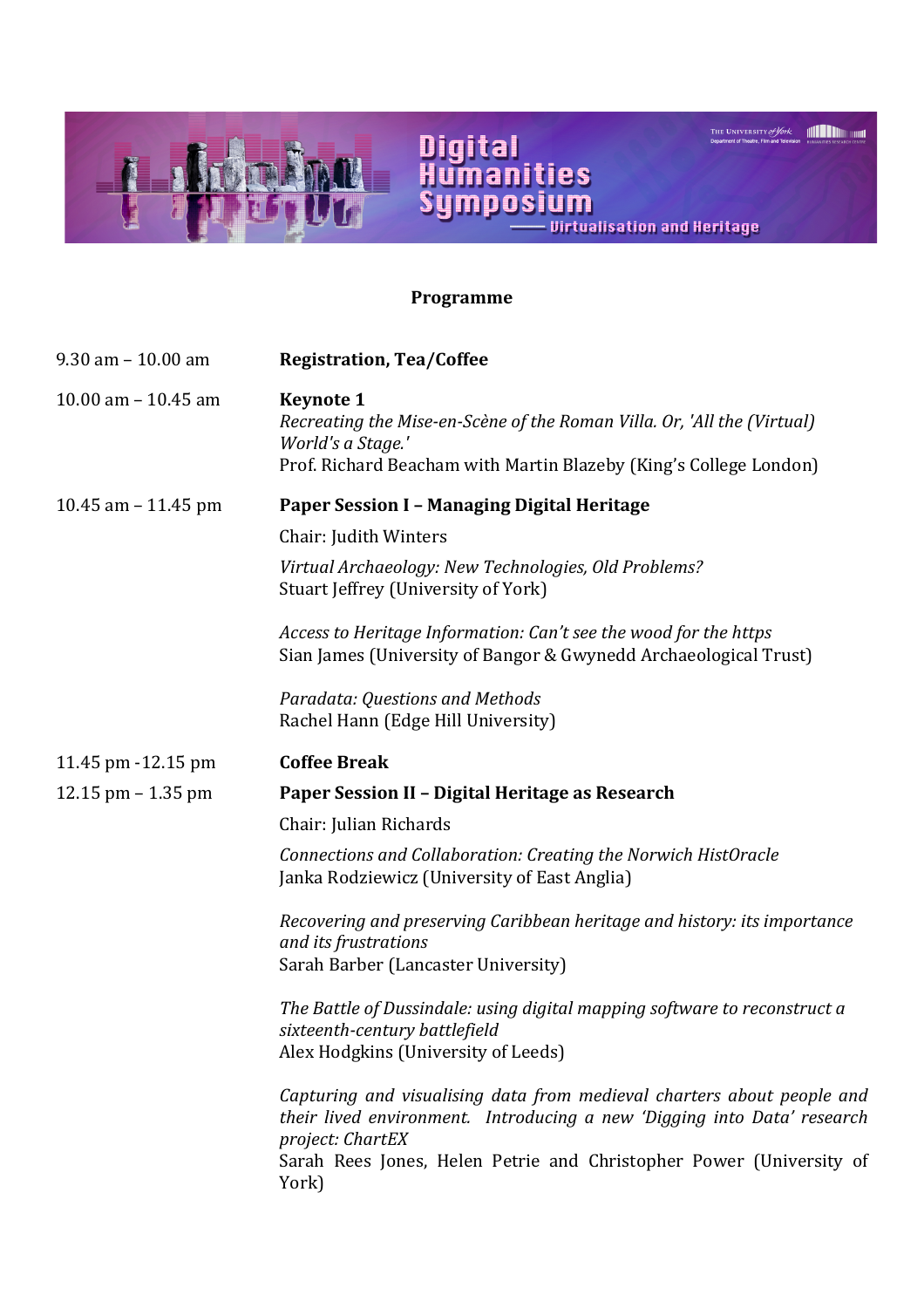| $1.35$ pm $- 2.15$ pm | Lunch                                                                                                                                                                                                                                                                                                                 |
|-----------------------|-----------------------------------------------------------------------------------------------------------------------------------------------------------------------------------------------------------------------------------------------------------------------------------------------------------------------|
| $2.15$ pm $- 2.55$ pm | <b>Keynote 2</b><br>Hearing the Past - The Role of Sound in Digital Heritage Research<br>Dr Damian Murphy                                                                                                                                                                                                             |
| $2.55$ pm $-3.40$ pm  | <b>Poster/Demo Session</b>                                                                                                                                                                                                                                                                                            |
|                       | A case study of the development of a 3D virtual object handler and digital<br>interactives for museums by the University of Huddersfield<br>Damian De Luca and Ruth Taylor (University of Huddersfield)                                                                                                               |
|                       | Ernie - A Multi-textual Exploration of an American Icon<br>Alison Dobbins and Kirk Domer (Michigan State University)                                                                                                                                                                                                  |
|                       | Virtual acoustic walkthrough in St. Margaret's Church, York, UK<br>Aglaia Foteinou and Damian Murphy (University of York)                                                                                                                                                                                             |
|                       | 'From Cemetery to Clinic': 3D Digitised pathological data from<br>archaeological leprous skeletons<br>Andrew Holland, Emma Brown, Jo Buckberry, Chris Gaffney, Rachel<br>Holgate, Keith Manchester, Alan Ogden, Tom Sparrow, Rebecca Storm,<br>Hassam Ugail, Chris Watkins and Andrew Wilson (University of Bradford) |
|                       | Real and Virtual Acoustic Recording for Interactive Walkthrough<br>Auralization<br>Gavin Kearney (University of York), Marcin Gorzel, Frank Boland (Trinity<br>College Dublin)                                                                                                                                        |
|                       | The heritage of lime mining and palaeoanthropology in South Africa: A GIS<br>approach to regional site survey<br>K.L. Kuykendall (University of Sheffield), B. Villmoare (National Museum,<br>Bloemfontein) and J. Brink (George Washington University)                                                               |
|                       | Using visualisation in research, teaching and heritage preservation<br>Anthony Masinton and Patrick Gibbs (University of York)                                                                                                                                                                                        |
|                       | Capturing the meaning of Roman Sculpture<br>Michele Pasin (King's College London)                                                                                                                                                                                                                                     |
|                       | The use of online services for outreach facilities: Now and in the future<br>Becky Peacock (University of Southampton)                                                                                                                                                                                                |
|                       | Virtual Reality technologies for the advancement of knowledge in<br>Interpretation and Representation of the built heritage: The Legacy of<br>Medieval Newcastle upon Tyne<br>Ian Wyre (University of Northumbria)                                                                                                    |
|                       |                                                                                                                                                                                                                                                                                                                       |